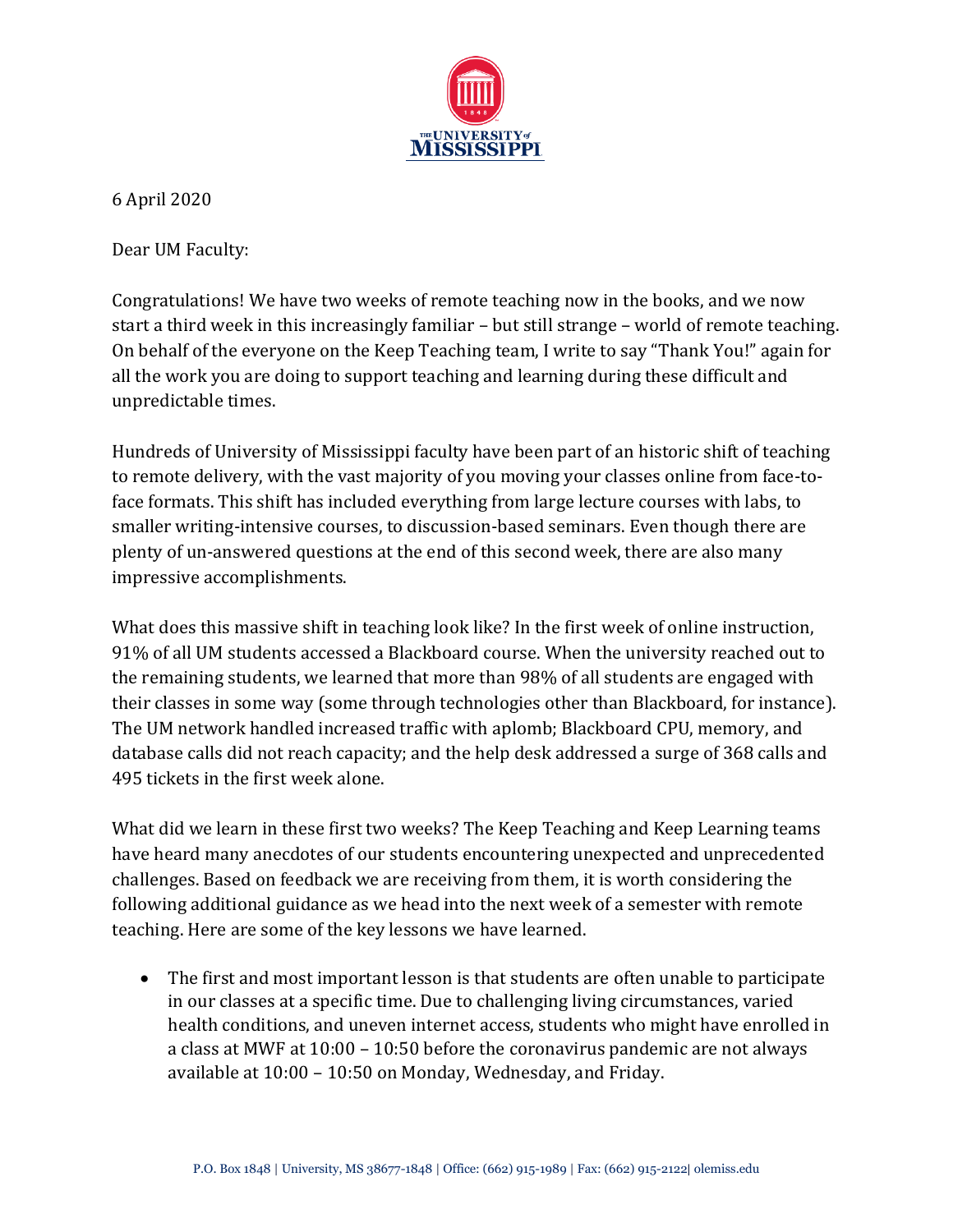- Because of this unavailability, asynchronous course content is much more accessible for students. There may be some unavoidable exceptions, including assessments, but if we assume that students are driving to a McDonald's parking lot to access course while sitting in their cars, we can better understand their challenges.
- When we do schedule synchronous online components for courses (e.g., Zoom or Google Meet), making them optional and during former course meeting times helps to avoid conflicts with other faculty optional Zoom sessions. A good example would be optional office hours.
- Given these access limitations, we will have to continue to reconsider course workloads and revise expectations throughout the remainder of the semester. This is challenging for us as teachers because we have lost a week of class time. We now know, and are being reminded each day, that we cannot assume the same amount of student access to our courses. The Keep Teaching team has identified a few [workload calculator tools](https://elearning.olemiss.edu/faculty/academic-continuity/resources/#Workload) to help in this regard.
- Many of us are asking students to download or otherwise access new technologies. Although many of those technologies will be supported through the University, new technical challenges for students are likely. How will the time needed to access, learn, and problem-solve new technologies fit into the total time demanded of students?
- At least one student wrote to us with the suggestion that faculty consider sending weekly reminders of what is due and where the assignments can be found. He wrote "It is easy to become distracted outside of a classroom and without face to face interaction with my classmates and professors, it is difficult at times to become motivated and organized to complete classwork. I was hoping that you could suggest to professors that every week they forward students a list of when assignments are due and where we can find them online. [Many] of my classes have assignments that are tucked away in the syllabus, live on one of many online outlets, and without [a] reminder, there is no chance that I will submit these on time, if at all."
- Lastly, please continue to encourage your students to communicate honestly with you about their challenges for participating in your class. They are going to attempt the work you set before them. But they might not be as forthcoming about the challenges they are facing for a variety of reasons. Encouraging them to reach out to you will allow you a better window into their struggles and bolster the feeling of community we all need at this time.